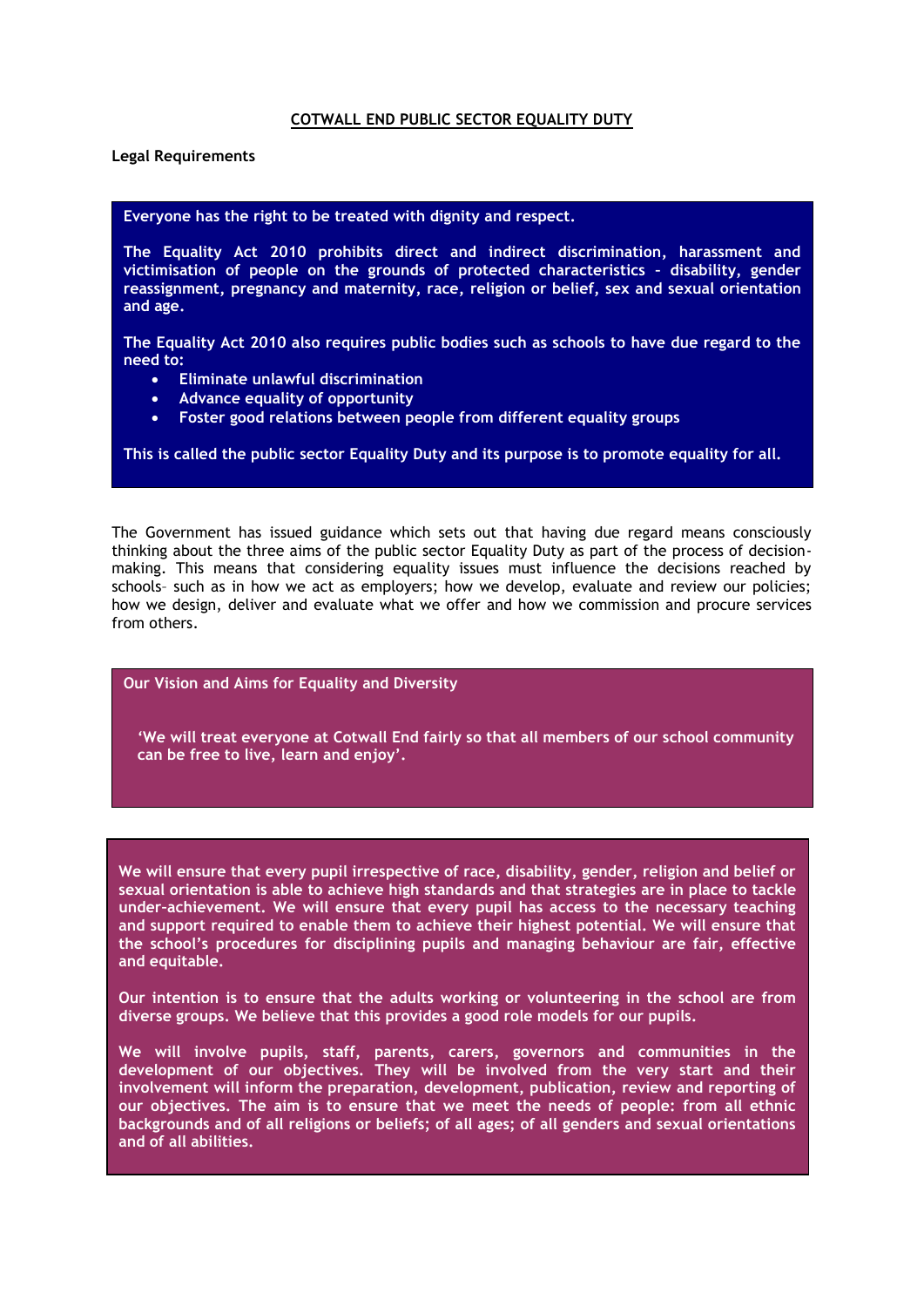#### **Roles and responsibilities, commitment and accountability**

We will mainstream equality issues by:

- Paying **due regard** to equality issues within all our key policies, planning, decision making processes and performance management;
- Ensuring that our planning contributes towards our equality objectives;
- Ensuring that arrangements are in place to monitor and report on our progress against our objectives; and
- Ensuring that we engage effectively with our learners, staff, parents and local communities in planning, delivering and monitoring the objectives

#### **Equality objectives - general**

#### **Race**

**We recognise that BAME people experience discrimination on the basis of colour, race, nationality and ethnic origin. This discrimination manifests itself in all areas of life. Racial harassment and violence is one of the most serious consequences of racism, damaging people emotionally and physically and limiting life choices and opportunities.** 

**We will take all necessary measures to prevent and tackle racial harassment and assist our learners to live in freedom from harassment and to feel safe as they enjoy and achieve throughout their time at our school.** 

#### **Disability**

**We recognise that people with disabilities experience discrimination across all areas of life. We welcome the requirements of the Equality Act and set out our commitment to meeting the duties in relation to disability. Our aim is to advance disability equality across all areas of the school, to disabled pupils, staff, parents, carers and other school users.**

#### **Gender**

**We are committed to combating sex discrimination and sexism and promoting the equality of women and men. We recognise that society has stereotypes for both women and men, and both women and men can lose opportunities because of these stereotypes. We are aware that staff with caring and domestic responsibilities may need to work part-time or flexible working hours.**

**We will work in partnership with other agencies to eliminate sexual harassment, domestic violence and other hate crimes.**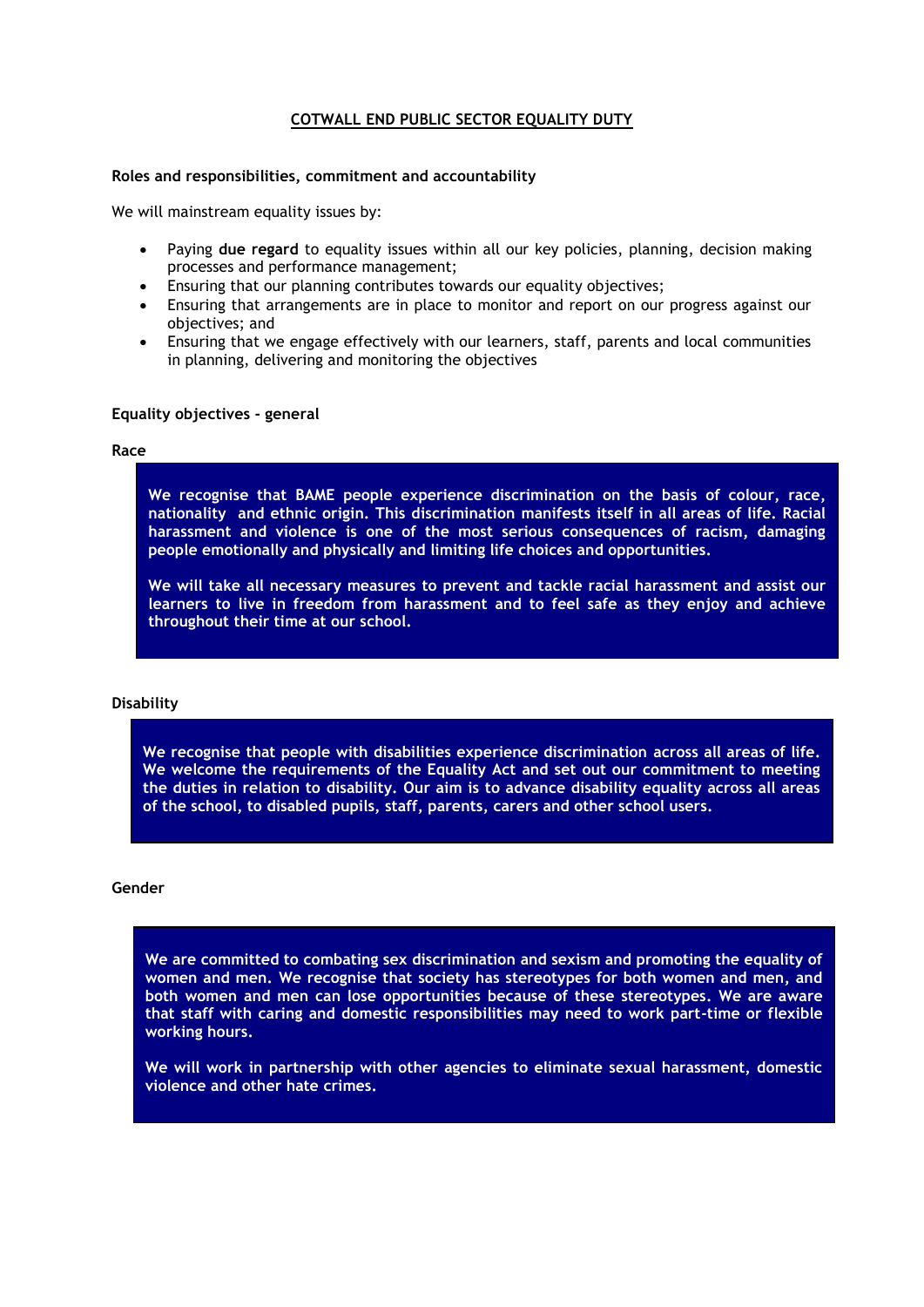#### **Religion**

**We recognise that the Equality Act 2010 requires us to assess the impacts of our policies, functions and procedures have on promoting equality for people based on their religion, belief and non-belief. We will take all necessary measures to prevent and tackle discrimination and assist our learners to live in freedom from harassment and to feel safe as they enjoy and achieve throughout their time at our school.** 

#### **Sexual orientation**

**We are committed to combating discrimination faced by lesbians, gay men and bisexual and transgendered (LGBT) people. We want to ensure equality of opportunity for LGBT people across services and employment.**

**We recognise that the Equality Act 2010 requires us to assess the impacts of our policies, functions and procedures have on advancing equality for people based on their sexual orientation. We will take all necessary measures to prevent and tackle discrimination and assist our learners to live in freedom from harassment and to feel safe as they enjoy and achieve throughout their time at our school.** 

#### **Age**

**We are committed to promoting equality of opportunity for younger and older people. We recognise that society has negative attitudes, stereotypes and myths about youth, ageing, younger and older people. These attitudes and beliefs can lead to both younger and older people being socially and economically disadvantaged, excluded and marginalised. We believe that younger and older people have the right to equality of opportunity and that they make a significant and valuable contribution to the community at large.**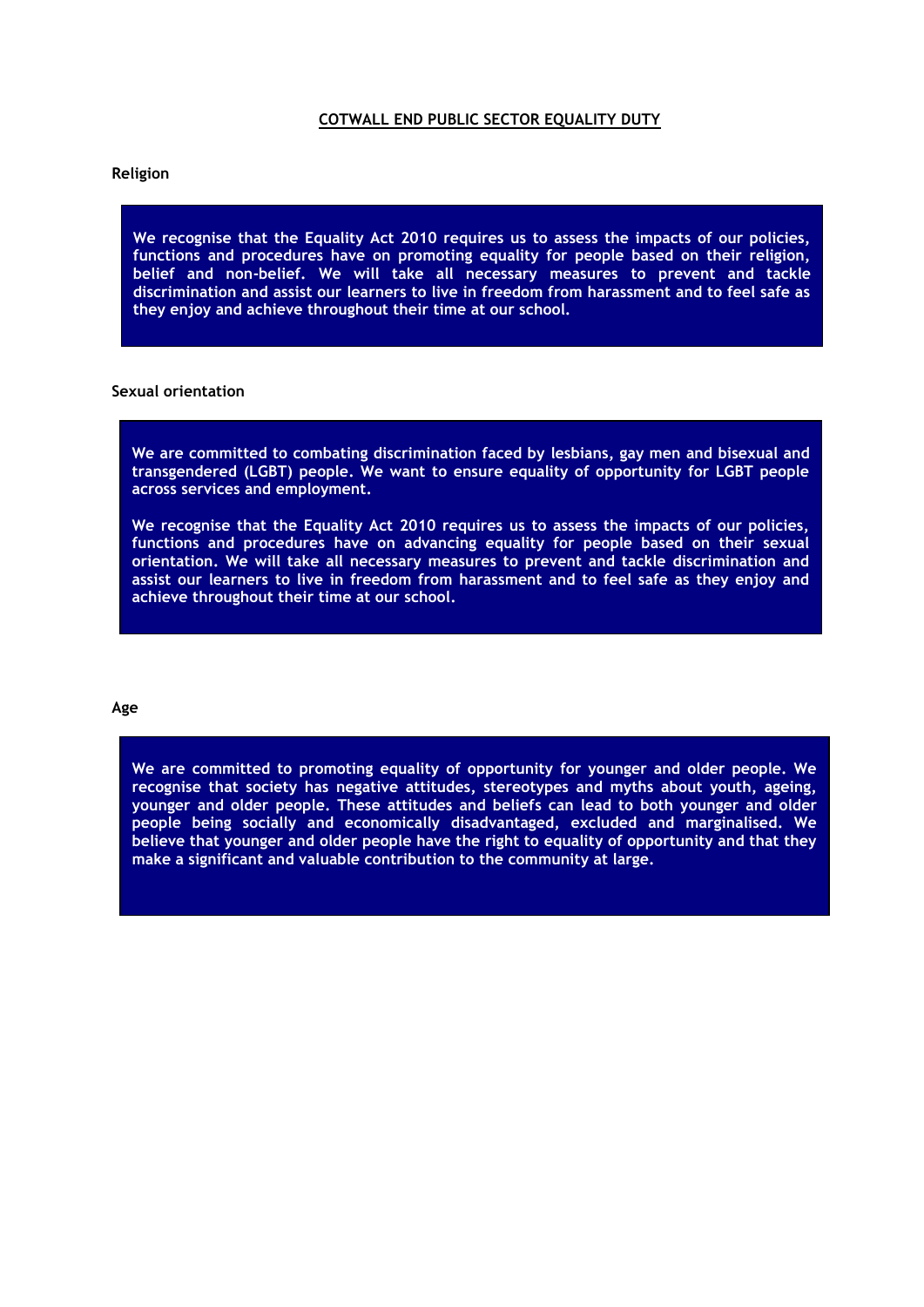## **Equality information 2018**

## **Race**

92% of the school's pupils are from a White British/White English background. The remaining pupils are spread between the following ethnic backgrounds:

- $\triangleright$  Indian
- $\triangleright$  Other Asian
- Other Black African
- $\triangleright$  Chinese
- $\triangleright$  White and Asian
- $\triangleright$  White and Black African
- White and Black Caribbean
- White European
- $\triangleright$  White other

96% of the schools' pupils speak English as their first language. Other languages spoken at home include:

- $\triangleright$  Portuguese
- $\triangleright$  Tamil
- $\triangleright$  Polish
- $\triangleright$  Panjabi
- $\triangleright$  Italian

## **Disability**

Three pupils currently on roll have some degree of physical disability.

There are a very few pupils whose long term health issues have an impact on attendance.

There are no disabled members of staff.

There is currently no accessible disabled toilet.

Potential accessibility issues which could affect staff and pupils in school are the various steps around the site and the steep hill up the school drive.

10% of pupils are included on the current SEND list.

1.8% of pupils have an EHCP

## **Gender**

The staff population is significantly more female than male with 95% of the teaching and TA staff being female.

There are an equal split of boys and girls in the school (198 boys, 200 girls).

The numbers of exclusions are too low to report on a gender trend.

On average, female pupils perform better in all subjects, but this is not consistent throughout the school and the tendency decreases as the pupils move up through the school*.*

## **Age**

The school serves pupils from age 4 to 11. 3 year olds are catered for in our Pre-School.

The school admits up to 60 pupils in each year group.

The largest year group is currently Y5 with 63 pupils.

The smallest year group is currently Y6 with 56 pupils.

The staff profile is balanced between all the career stages and experience.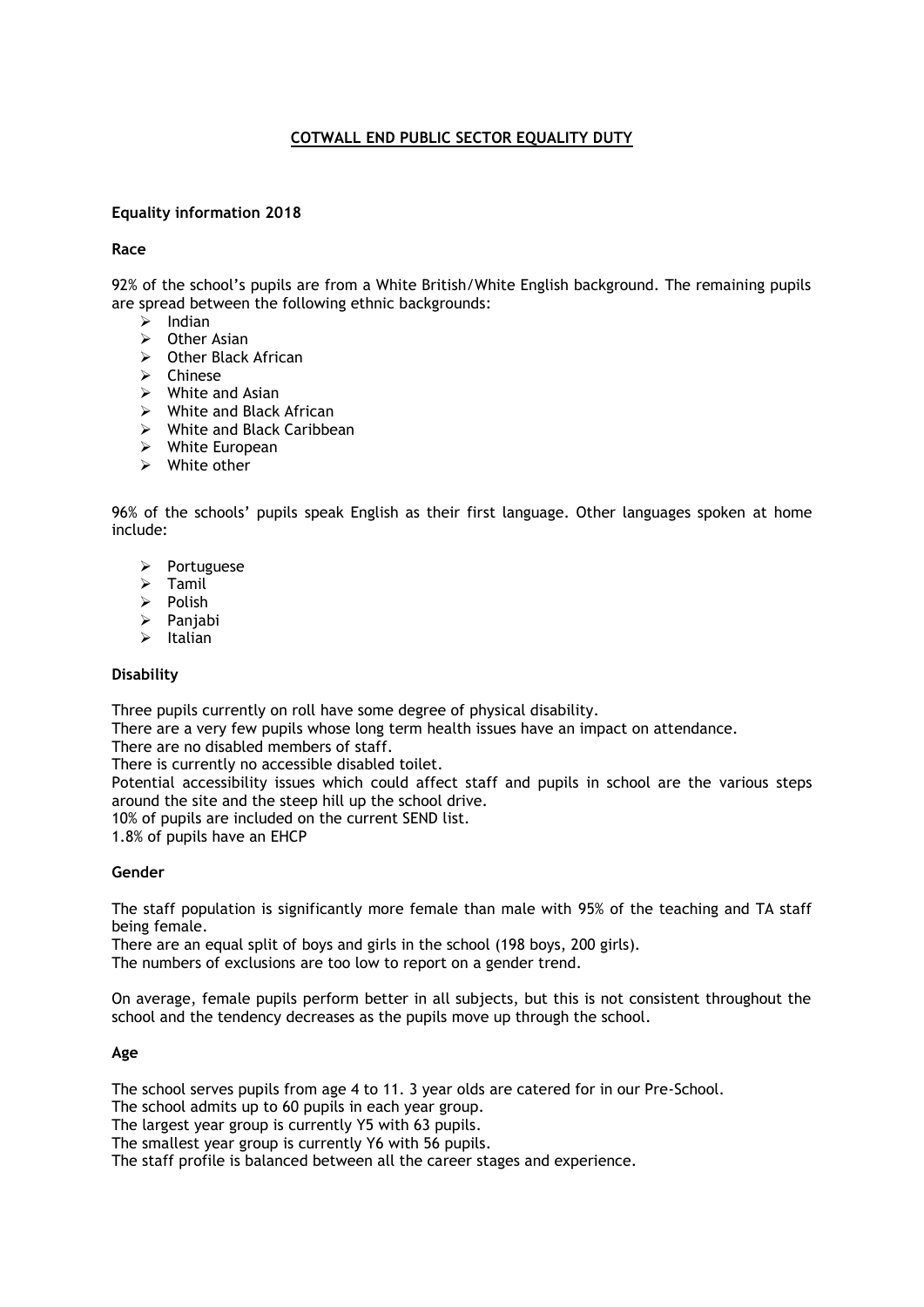## **Religion or belief**

The school's management information system records pupils' religion where parents have volunteered the information. Current information shows the spread of religions as follows:

| Christianity              | 66% |
|---------------------------|-----|
| No religion/not specified | 32% |
| Sikh                      | 1%  |
| Hindu                     | 1%  |
| Muslim                    | 1%  |
| Jehovah's Witness         | 1%  |

#### **Sexual orientation**

No data about the sexual orientation of pupils, parents or staff is currently collected or held by the school.

### **Pregnancy and maternity**

The school adheres to the requirements of flexible working and the Local Authority Family Friendly Policy.

#### **Gender reassignment**

No data is collated by the school about gender reassignment for either for pupils or staff. No data is collated by the school about marital status of the staff.

**This section summarises the objectives we have identified in order to eliminate discrimination and harassment and advance equality in relation to gender, race, disability, religion or belief, sexual orientation, gender reassignment, pregnancy or maternity.**

## **General objectives**

- $\triangleright$  Strive to achieve equality of opportunity for all adults and pupils, regardless of age, gender, ethnicity etc.
- $\triangleright$  Educate all about discrimination and prejudice and promote a harmonious environment ( social cohesion ).
- $\triangleright$  Strive for all pupils regardless of ethnicity, age, gender to achieve the highest possible standards in their learning and make good progress.
- $\triangleright$  Ensure that the appointment of staff is in line with equal opportunities legislation.
- $\triangleright$  Ensure that the governing body of the school reflects the wider community.
- $\triangleright$  Identify barriers to learning and participation and provide appropriately to meet a diversity of needs.

## **Roles and responsibilities**

The Governing body accepts their responsibility to promote equality and eliminate discrimination and harassment, as outlined in the objectives.